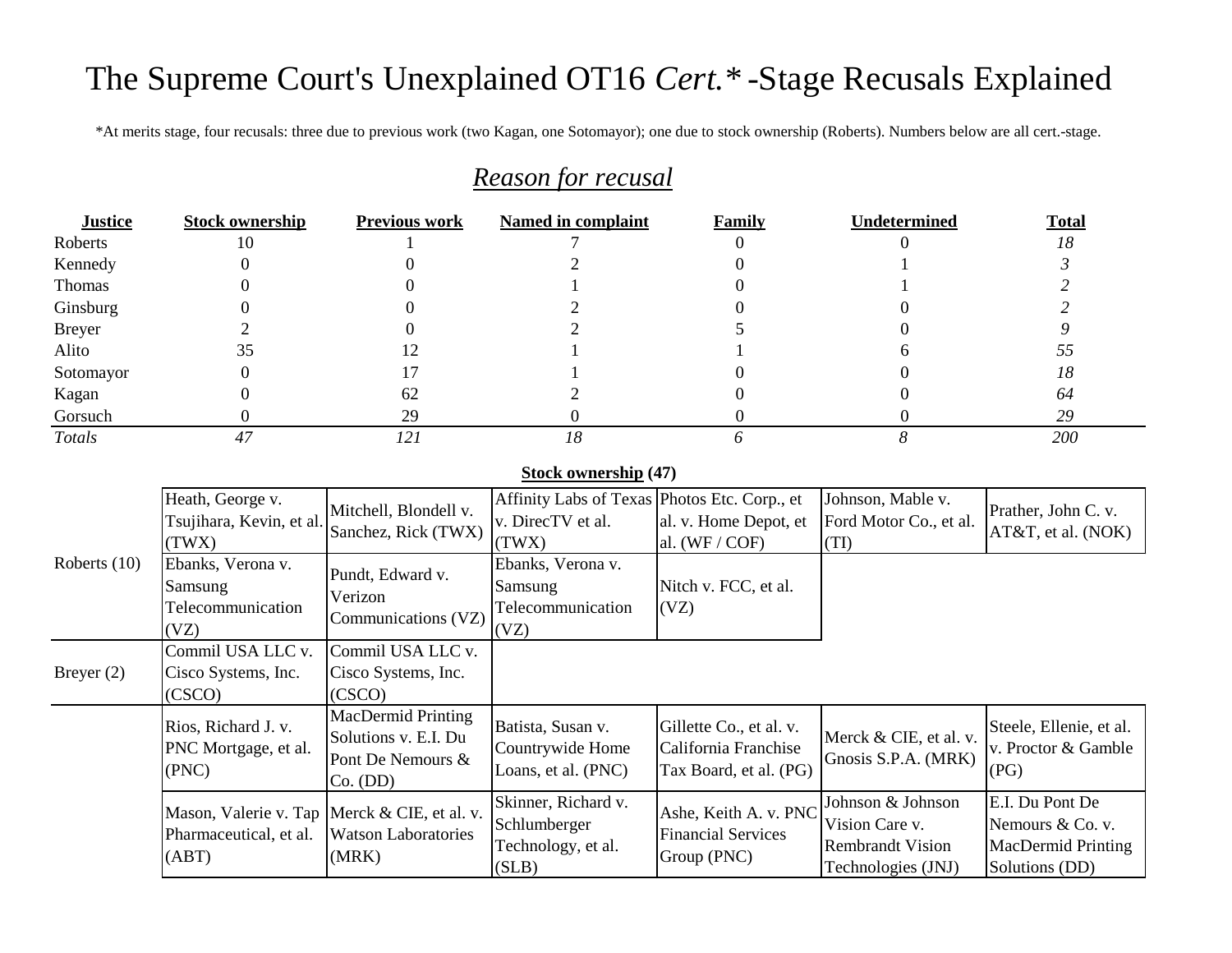| Alito $(35)$ | Ashe, Keith A. v. PNC<br><b>Financial Services</b><br>Group (PNC)       | Medinol Ltd. V.<br>Cordis Corp. (JNJ)                                   | Hasan, Larry A. v.<br>Pennsylvania Dept. of<br>Education, et al<br>(PNC)             | Batista, Susan v.<br>Countrywide Home<br>Loans, et al. (PNC) | Mason, Valerie v. Tap<br>Pharmaceutical, et al.<br>(ABT)  | Wiest, Jeffrey A., et<br>ux. v. Tyco<br>Electronics Corps.<br>(JCI)  |
|--------------|-------------------------------------------------------------------------|-------------------------------------------------------------------------|--------------------------------------------------------------------------------------|--------------------------------------------------------------|-----------------------------------------------------------|----------------------------------------------------------------------|
|              | Geotag, Inc. v.<br>Google, Inc. (ORCL)                                  | Ford, Carolyn W. v.<br>Rohr, James F., et al.<br>(PNC)                  | Avco Corp. v.<br>Sikkelee, Jill (ORCL)                                               | Photos Etc. Corp., et<br>al. v. Home Depot, et<br>al. (JPM)  | Ethicon Endo-Surgery<br>v. Covidien LP et al.<br>(JNJ)    | Baron, Clive v.<br><b>Abbott Laboratories</b><br>(ABT)               |
|              | Sonoco Products Co.,<br>et al. v. Michigan<br>Dept. of Treasury<br>(PG) | <b>Skadden Arps Slate</b><br>etc. v. Michigan Dept.<br>of Treasury (PG) | Gillette Commercial<br>Operations v.<br>Michigan Dept. of<br>Treasury (PG)           | IBM Corp. v.<br>Michigan Dept. of<br>Treasury (PG)           | Goodyear, et al. v.<br>Michigan Dept. of<br>Treasury (PG) | DirecTV Group<br>Holdings v. Michigan<br>Dept. of Treasury<br>  (PG) |
|              | WesternGeco. v. Ion<br>Geophysical Corp.<br>(SLB)                       | <b>Jacobs Field Services</b><br>v. Hugler (JEC)                         | LifeScan Scotland Ltd. Harris, Leigh A. v.<br>v. Pharmatech<br>Solutions, Inc. (JNJ) | Vanguard Group<br>(VEU)                                      | Ford, Carolyn W. v.<br>Rohr, James F., et al.<br>(PNC)    |                                                                      |

#### **Previous work (not including Sotomayor, Kagan and Gorsuch) (13)**

| Roberts $(1)$ | Morrow, Miguel v.<br>U.S.                                |                                                                 |                                                                                 |                                                         |                                                                                                       |                                                   |
|---------------|----------------------------------------------------------|-----------------------------------------------------------------|---------------------------------------------------------------------------------|---------------------------------------------------------|-------------------------------------------------------------------------------------------------------|---------------------------------------------------|
|               | Loach, Jerome A. v.<br>Pennsylvania                      | Noble, Thomas v.<br><b>USDC</b> District of<br>Delaware         | In re: Thomas Noble                                                             | Noble, Thomas v.<br><b>USDC</b> District of<br>Delaware | In re: Thomas Noble                                                                                   | Jackman, Donald G.<br>v. Hollingsworth,<br>Warden |
| Alito $(12)$  | Martin, James L. v.<br>National General<br>Assurance Co. | Delaware Trust Co. v.<br><b>Energy Future</b><br>Holdings Corp. | Patterson, Leonard v.<br>Beemer, Attorney<br>General of<br>Pennsylvania, et al. | Carter, Howard A. v.<br>lal.                            | Carter, Howard A. v.<br>Lane, Supt., Fayette, et Lane, Supt., Fayette, et Cruz, David v. U.S.<br>lal. |                                                   |

#### **Named in complaint (18)**

| Roberts (7)   | Gorbey, Michael S. v. Gorbey, Michael S. v. Gorbey, Michael S. v.<br>Rathman, Warden | U.S.                                 | Taylor, Warden, et al. | Hodge, Harold, et ux.<br>v. College of Southern<br>Maryland, et al. | Gorbey, Michael S. v. Gorbey, Michael S. v.<br>Rathman, Warden | U.S. |
|---------------|--------------------------------------------------------------------------------------|--------------------------------------|------------------------|---------------------------------------------------------------------|----------------------------------------------------------------|------|
|               | Jaffe, Robert J. v.<br>Roberts, Chief Justice,<br>let al.                            |                                      |                        |                                                                     |                                                                |      |
| Kennedy $(2)$ | Jaffe, Robert J. v.<br>Roberts, Chief Justice,<br>et al.                             | Arunga, James A. v.<br>Obama, et al. |                        |                                                                     |                                                                |      |